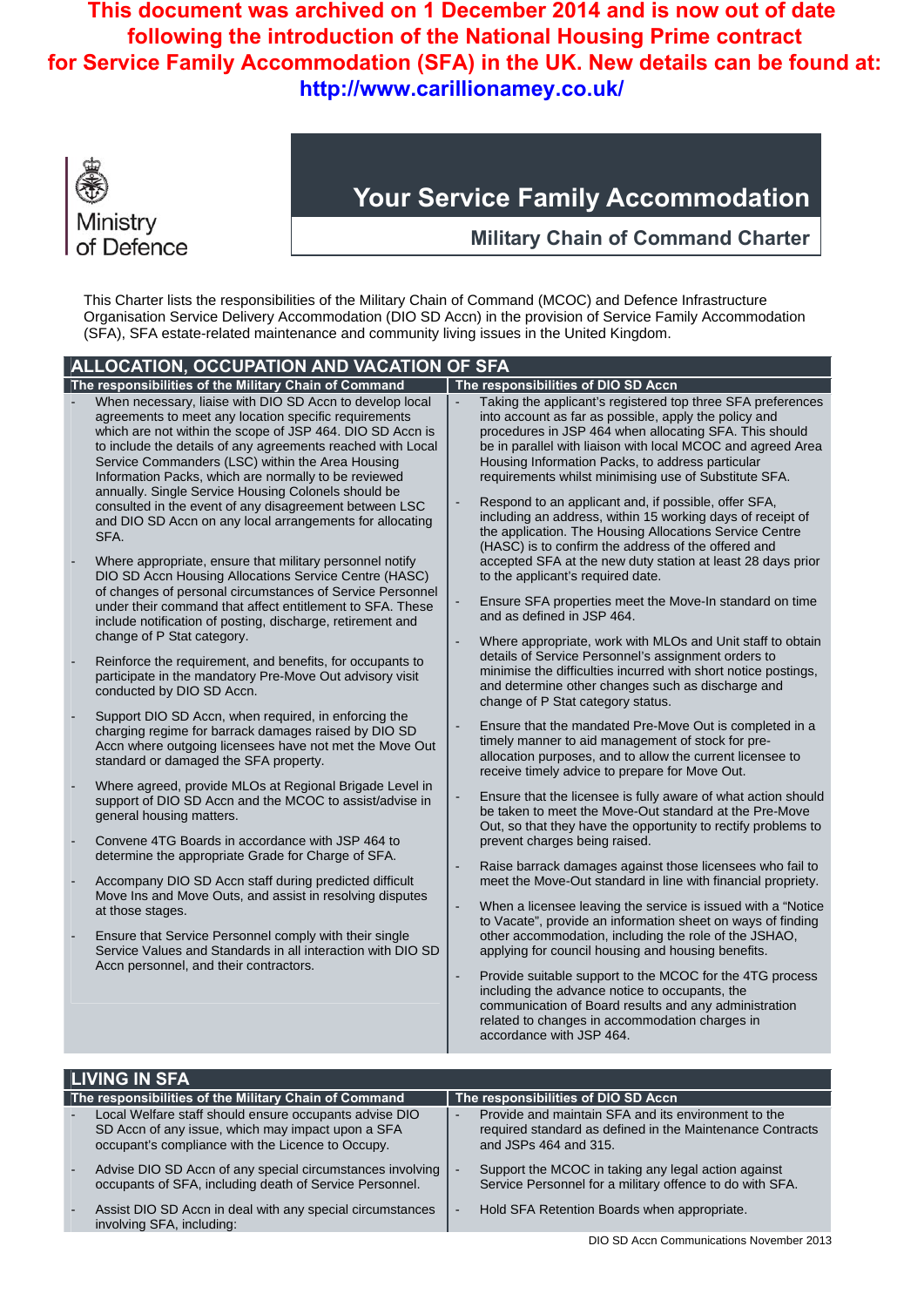|  | Abandoned SFA:                                                                                                                                                                                                                                                                                                                                        |                                                                                                                                                                                                                                                                                                                                                                                           |
|--|-------------------------------------------------------------------------------------------------------------------------------------------------------------------------------------------------------------------------------------------------------------------------------------------------------------------------------------------------------|-------------------------------------------------------------------------------------------------------------------------------------------------------------------------------------------------------------------------------------------------------------------------------------------------------------------------------------------------------------------------------------------|
|  | Squatters and Irregular Occupants.                                                                                                                                                                                                                                                                                                                    |                                                                                                                                                                                                                                                                                                                                                                                           |
|  | Where appropriate, take legal action against Service<br>Personnel for military offences to do with SFA.                                                                                                                                                                                                                                               |                                                                                                                                                                                                                                                                                                                                                                                           |
|  |                                                                                                                                                                                                                                                                                                                                                       |                                                                                                                                                                                                                                                                                                                                                                                           |
|  | <b>RESPONSE MAINTENANCE</b>                                                                                                                                                                                                                                                                                                                           |                                                                                                                                                                                                                                                                                                                                                                                           |
|  | The responsibilities of the Military Chain of Command<br>Local Welfare staff should encourage SFA occupants to<br>report defects as they occur and to release them from work<br>where possible to facilitate access for maintenance staff.<br>Liaise with DIO SD Accn when a Base/Camp/Station wide                                                   | The responsibilities of DIO SD Accn<br>Provide response maintenance within the published<br>mandated timeframes - providing an explanation to the<br>occupant when timescales are not achieved.                                                                                                                                                                                           |
|  | fault may affect SFA.                                                                                                                                                                                                                                                                                                                                 |                                                                                                                                                                                                                                                                                                                                                                                           |
|  | <b>EMERGENCY OR ALTERNATIVE ACCOMMODATION</b>                                                                                                                                                                                                                                                                                                         |                                                                                                                                                                                                                                                                                                                                                                                           |
|  | The responsibilities of the Military Chain of Command                                                                                                                                                                                                                                                                                                 | The responsibilities of DIO SD Accn                                                                                                                                                                                                                                                                                                                                                       |
|  | Provide practical assistance to DIO SD Accn staff, if<br>required, when occupants need to be provided with<br>alternative accommodation if their SFA is deemed<br>uninhabitable.                                                                                                                                                                      | If a property becomes uninhabitable during working hours,<br>through no fault of the Maintenance Contractor, then DIO<br>SD Accn will seek to provide alternative, temporary,<br>accommodation. If there is no alternative SFA available,<br>the Maintenance Contractor will arrange for alternative,<br>temporary, accommodation on behalf of DIO SD Accn,<br>following their approvals. |
|  |                                                                                                                                                                                                                                                                                                                                                       | If a property becomes uninhabitable during silent hours,<br>then the Maintenance Contractor will arrange alternative,<br>temporary, accommodation, following DIO Budget Manager<br>approval.                                                                                                                                                                                              |
|  |                                                                                                                                                                                                                                                                                                                                                       | If a property becomes uninhabitable during working hours<br>through the action or inaction of the Maintenance<br>Contractor, then they will arrange and provide alternative,<br>temporary, accommodation on behalf of DIO SD Accn,<br>unless DIO SD Accn can provide a suitable SFA to meet<br>the families needs.                                                                        |
|  | <b>IMPROVEMENTS AND PLANNED MAINTENANCE</b>                                                                                                                                                                                                                                                                                                           |                                                                                                                                                                                                                                                                                                                                                                                           |
|  | The responsibilities of the Military Chain of Command                                                                                                                                                                                                                                                                                                 | The responsibilities of DIO SD Accn                                                                                                                                                                                                                                                                                                                                                       |
|  | Assist DIO SD Accn to complete its mandated statutory<br>duties by ensuring, when possible, all SFA Service<br>occupants attend, if required, planned preventative<br>maintenance schedule visits such as Annual Gas Safety<br>Inspections, periodic Electrical Inspections, CO2 and<br>Smoke Detectors inspection, Chimney Sweeps and Oil<br>Checks. | Inform the local MCOC and occupants of forthcoming SFA<br>$\frac{1}{2}$<br>work, less response repairs, at least 3 months in advance<br>and of any resource implication issues.<br>Manage improvement projects and regularly report<br>progress to the local MCOC and affected occupants.                                                                                                 |
|  |                                                                                                                                                                                                                                                                                                                                                       | DIO SD Accn and Maintenance Contractors must provide<br>$\overline{a}$<br>the minimum of at least 48 hrs advance notice for access to                                                                                                                                                                                                                                                     |
|  | Assist DIO SD Accn by encouraging occupants to permit<br>contractor access to complete improvement works in<br>accordance with their Licence to Occupy (provided 48 hrs<br>of notice is given) so as to not jeopardise the agreed<br>contractual timeframe.                                                                                           | SFA, in accordance with JSP 464, and endeavour to<br>consult Welfare staff, prior to the planned visit, should this<br>prove problematic.                                                                                                                                                                                                                                                 |
|  | <b>COMPLAINTS</b>                                                                                                                                                                                                                                                                                                                                     |                                                                                                                                                                                                                                                                                                                                                                                           |
|  | The responsibilities of the Military Chain of Command                                                                                                                                                                                                                                                                                                 | The responsibilities of DIO SD Accn                                                                                                                                                                                                                                                                                                                                                       |
|  | Assist DIO SD Accn in ensuring occupants of SFA are<br>made aware of the published complaints procedures, and<br>that they adhere to them.                                                                                                                                                                                                            | Resolve occupant complaints in a timely and efficient<br>manner in accordance with the laid down complaints<br>procedure.                                                                                                                                                                                                                                                                 |
|  | Direct complaints to DIO SD Accn when received directly<br>by the MCOC, and assist in their resolution, when<br>requested.                                                                                                                                                                                                                            | Keep the complainant informed of progress of the<br>complaint.                                                                                                                                                                                                                                                                                                                            |
|  | Ensure that Service Personnel comply with their single<br>Service Values and Standards in all interaction with DIO SD<br>Accn personnel, and their contractors.                                                                                                                                                                                       |                                                                                                                                                                                                                                                                                                                                                                                           |